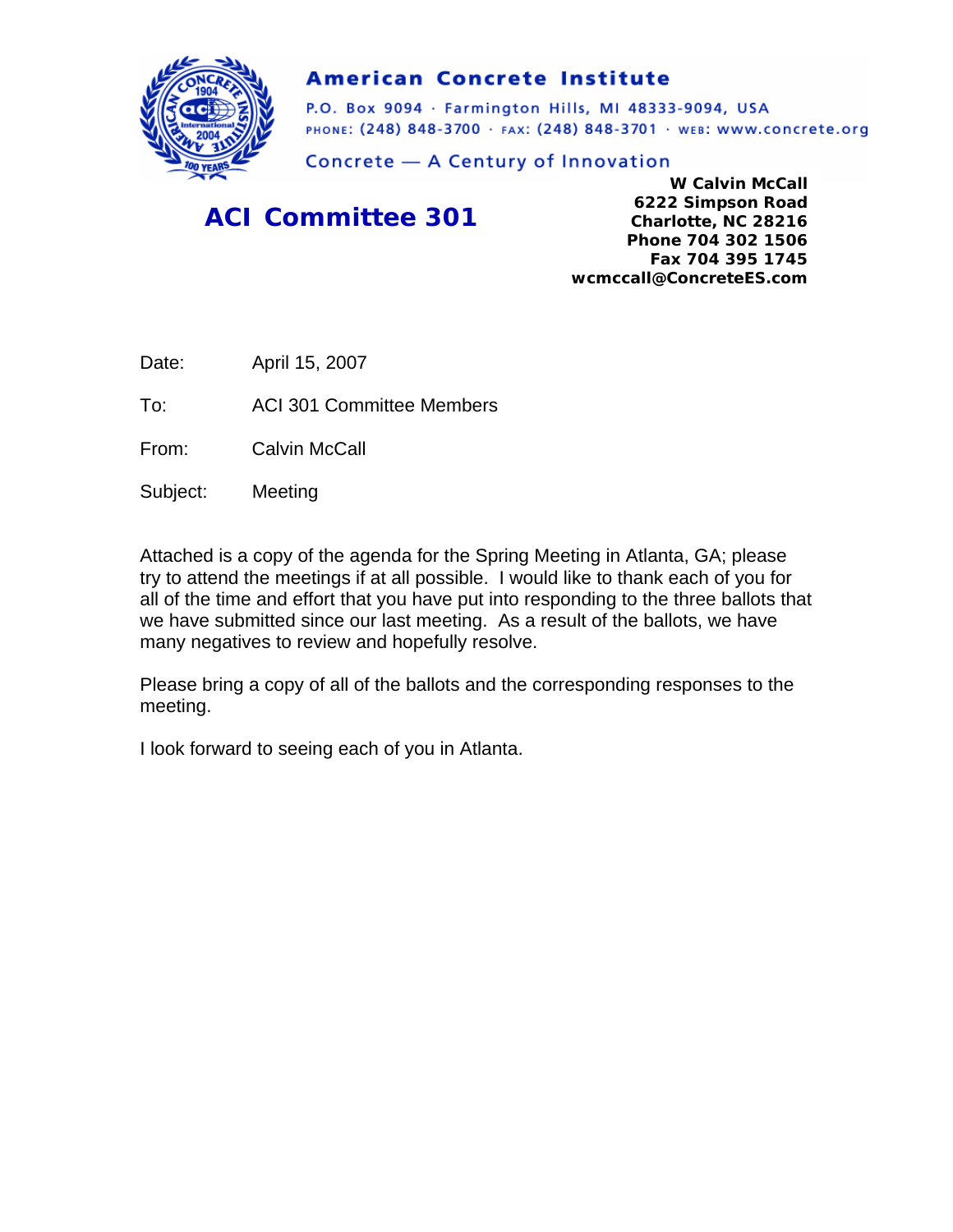## **ACI 301 - Specifications for Structural Concrete Agenda**

| Saturday, April 21, 2007 | $1:00$ PM $-6:00$ PM   | Gwinnett                |
|--------------------------|------------------------|-------------------------|
| Sunday, April 22, 2007   | $8:30$ AM $-$ 10:00 AM | <b>Cherokee</b>         |
| Monday, April 23, 2007   | $2:00$ PM $-6:00$ PM   | <b>Grand Ballroom C</b> |

- 1. Call to Order
- 2. Introduction of Members
- 3. Announcements
	- a) Next meeting– October  $14<sup>th</sup>$  October  $18<sup>th</sup>$ , 2007 in Puerto Rico
	- b) Changes in membership
	- c) Roster update
	- d) Web site
	- e) Other Announcements
- 4. Convention Goals
	- a) Time Schedule for 2008 publication
	- b) Review Letter Ballot 06-04
	- c) Review Letter Ballot 07-01
	- d) Review Letter Ballot 07-02
	- e) Tolerances
- 5. Subcommittee Reports:
	- a) 301 A General Requirements, Definitions, and Tolerances
	- b) 301 B Formwork and Reinforcement
	- c) 301 C Concrete Mixtures, Handling, Placing, Consolidating, and Curing
	- d) 301 D Lightweight and Massive Concrete
	- e) 301 E Prestressed Concrete
	- f) 301 F Precast Concrete Panels
	- g) 301 G Shrinkage Compensating Concrete and Industrial Floor Slabs
	- h) 301 H Tilt-Up Construction and Architectural Concrete
- 6. Old Business
- 7. New Business
- 8. Adjourn